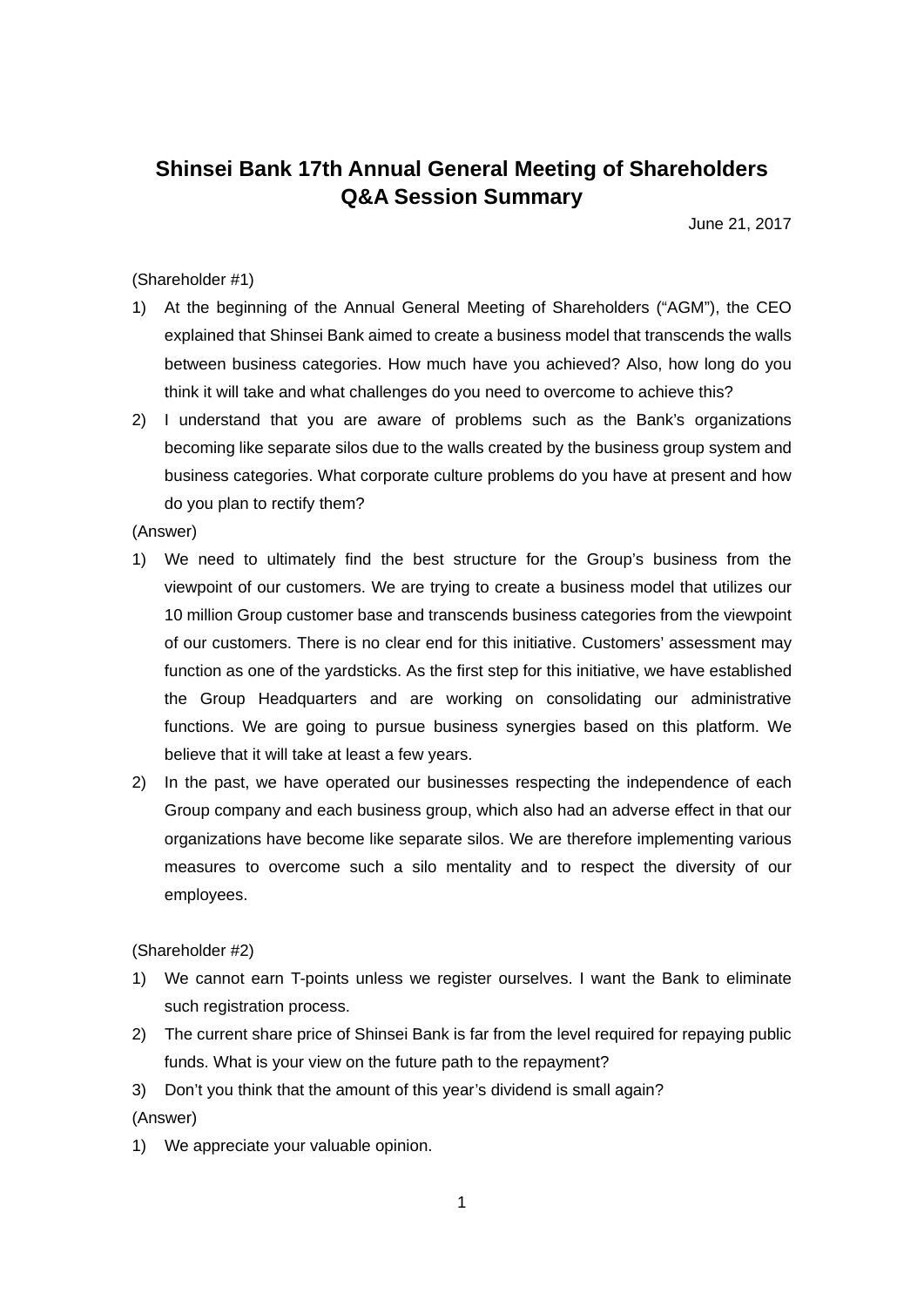2) I will answer 2) and 3) together. There is a great discrepancy between the current share price and the share price required for repaying public funds. We are therefore presently examining potential repayment schemes. There are three key factors for raising our share price: improving earnings power, improving indicators such as PBR (price-to-book ratio), and shareholder return. To address these factors, we are currently taking the following actions: (1) focusing management resources on the strong business areas within the Shinsei Bank Group and implementing productivity reforms to improve earnings power; (2) enhancing market recognition of the growth potential of Shinsei Bank's strong business areas to improve indicators such as PBR; and (3) repurchasing shares to enhance shareholder return. On dividends, we are aware that the ratio of our cash dividends plus share repurchases to net income is lower than the industry average. This is one of the reasons for the weak share price. On the other hand, we also need to accumulate retained earnings to raise funds for public fund repayment. We are therefore in a difficult situation. We want to work on increasing shareholder return by raising our earnings. Although it is difficult to present a clear repayment schedule at present, what we need to do is evident, and we will steadily work on them.

(Shareholder #3)

- 1) Looking at the precedents of other companies, I am concerned that a reverse stock split may have a negative impact on the share price.
- 2) I have participated in Shinsei Bank's AGM in the last few years, and feel that there is a lack of rigor among the management team and employees of Shinsei Bank as well as its major shareholders who should put spurs to the management team and employees at the AGM. The management should not attribute their failure in achieving goals to the market environment and other external factors.

(Answer)

- 1) The proposed reverse stock split is a response to the Tokyo Stock Exchange's initiative to raise a minimum trading unit of domestic listed shares by 2018, and we are slightly delayed comparing to other listed companies. As a company listed on the TSE, we believe that we should respect their policy. While we do not expect this to have a negative impact on our share price in light of our calculation and empirical evidence, we will take appropriate actions so that such a situation does not arise from a psychological impact.
- 2) We appreciate your valuable opinion. We are not blaming the market environment, and we want to seek judgment at the AGM which reflects our accountability for the outcome.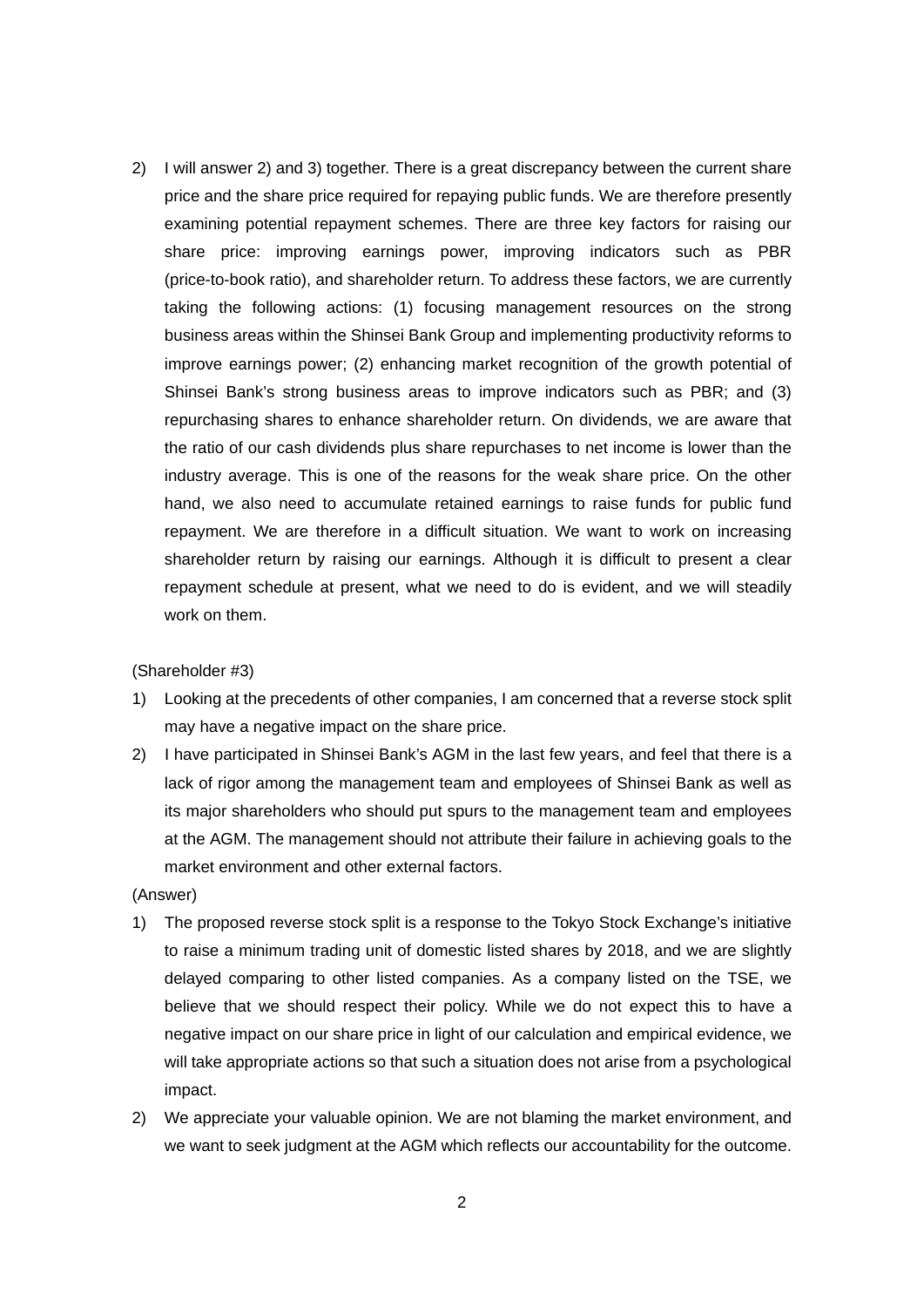We also understand that our major shareholders, who are institutional investors, are watching our business management very critically through various channels.

(Shareholder #4)

- 1) You are saying that the Bank is aiming to offer new businesses and services. What are they exactly? How about areas such as artificial intelligence (AI), fintech, and virtual currencies?
- 2) The Bank should make efforts to raise its share price and should increase its dividends referring to the examples of other banks.

(Answer)

- 1) In areas such as fintech and AI, we have established a joint venture company to work on AI-related projects with a fintech venture company based on a cross-industry alliance with the aim of putting these technologies into practical use in a manner that is suitable to our capacity and with the content that our customers deem valuable. We consider that a large-scale investment such as blockchain is not appropriate for the Bank. Overseas, we are working on cultivating markets with growth potential for the retail loan business in Asia utilizing the Shinsei Bank Group's strengths. We cannot disclose details until they become concrete, but we are working on these initiatives.
- 2) We are aware that the ratio of Shinsei Bank's cash dividends plus share repurchases to net income is currently at the lower end of the industry, and we want to improve it. While we cannot clearly say when, how, and what specific measures we will take, we will choose the measure that is most effective at a given time, be it a dividend initiative or share buyback. For instance, if PBR is less than one, share buybacks will be a more effective measure.

(Shareholder #5)

- 1) This year's AGM is too quiet with the attendance of only a small number of shareholders. To revitalize the AGM, I want the Bank to resume giving shareholders a take-home gift.
- 2) I cannot feel the management's enthusiasm for managing the Bank. I want the management to more ardently implement dynamic structural reforms, such as doubling deposits and loans or halving the headcount.

(Answer)

1) We appreciate your valuable opinion. We have abolished giving shareholders a take-home gift from this year from the viewpoint of shareholder equality. We want to see as many shareholders as possible at our AGM and will consider how we can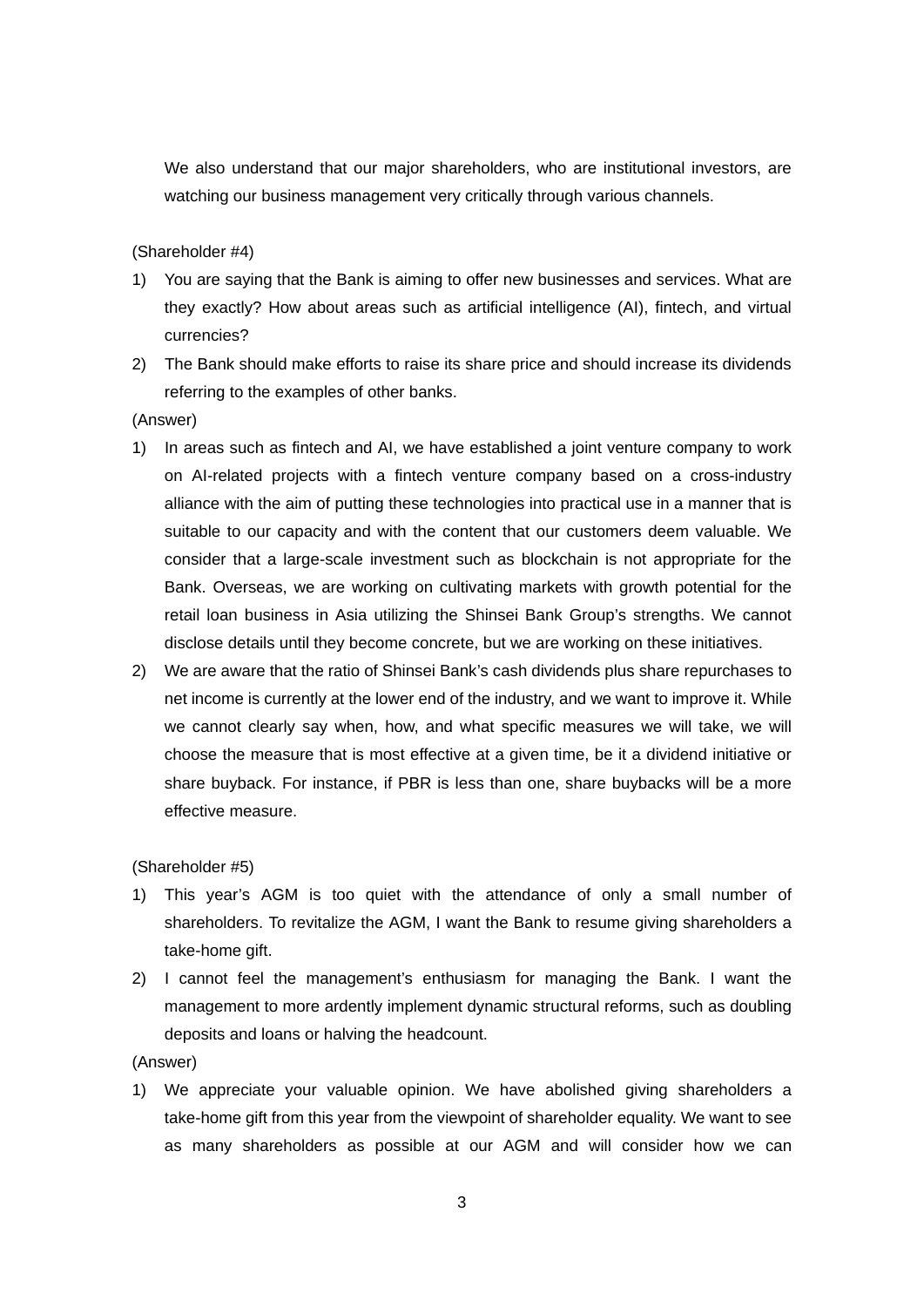reinvigorate it.

2) It is questionable whether doubling our assets will lead to the improved shareholder value under the current ultra-low interest-rate environment. Given this environment, we are focusing on increasing assets such as structured finance and personal loans. In addition, we are working on reducing the workload of the entire Shinsei Bank Group through a review of our operations combined with appropriate human resources policies, such as assigning to priority areas the employees who are released from traditional operations.

## (Shareholder #6)

1) According to the convocation notice, the Board of Directors meets five times a year. Don't they need to meet more frequently?

2) How do the Executive Committee and the Board of Directors complement each other? (Answer)

- 1) The Board of Directors has six meetings a year including the meeting in May. Five out of the seven Directors are outside directors, and we have very lively and rigorous discussions at our Board meetings. In addition to the meetings, we implement close communications using email, telephone, and strategy meetings.
- 2) The Executive Committee is positioned beneath the Board of Directors. It consists of Executive Officers and other members, and, in principle, meets once a week. In addition to this, we have the Group Executive Committee consisting of the management staff of the Shinsei Bank Group. It is a forum to discuss everything concerning the management of the Bank and the Bank Group including matters submitted to the Board of Directors. It is also a forum to share the direction that the Bank and the Group are heading to. Main members of the Executive Committee participate in the Board of Directors as observers and answer questions from Directors.

## (Shareholder #7)

1) At the AGM, the CEO should not be satisfied only because the proceedings are progressing according to the prepared scenario. Rather, the CEO should say words and take actions which would give stakeholders a dream, and demonstrate his strong ability to make things happen.

(Answer)

1) I greatly appreciate your opinion. I need to comprehensively respond to the needs of our customers and improve shareholder returns. At the same time, a manager is held accountable for outcomes and is judged at the AGM based on the results of the